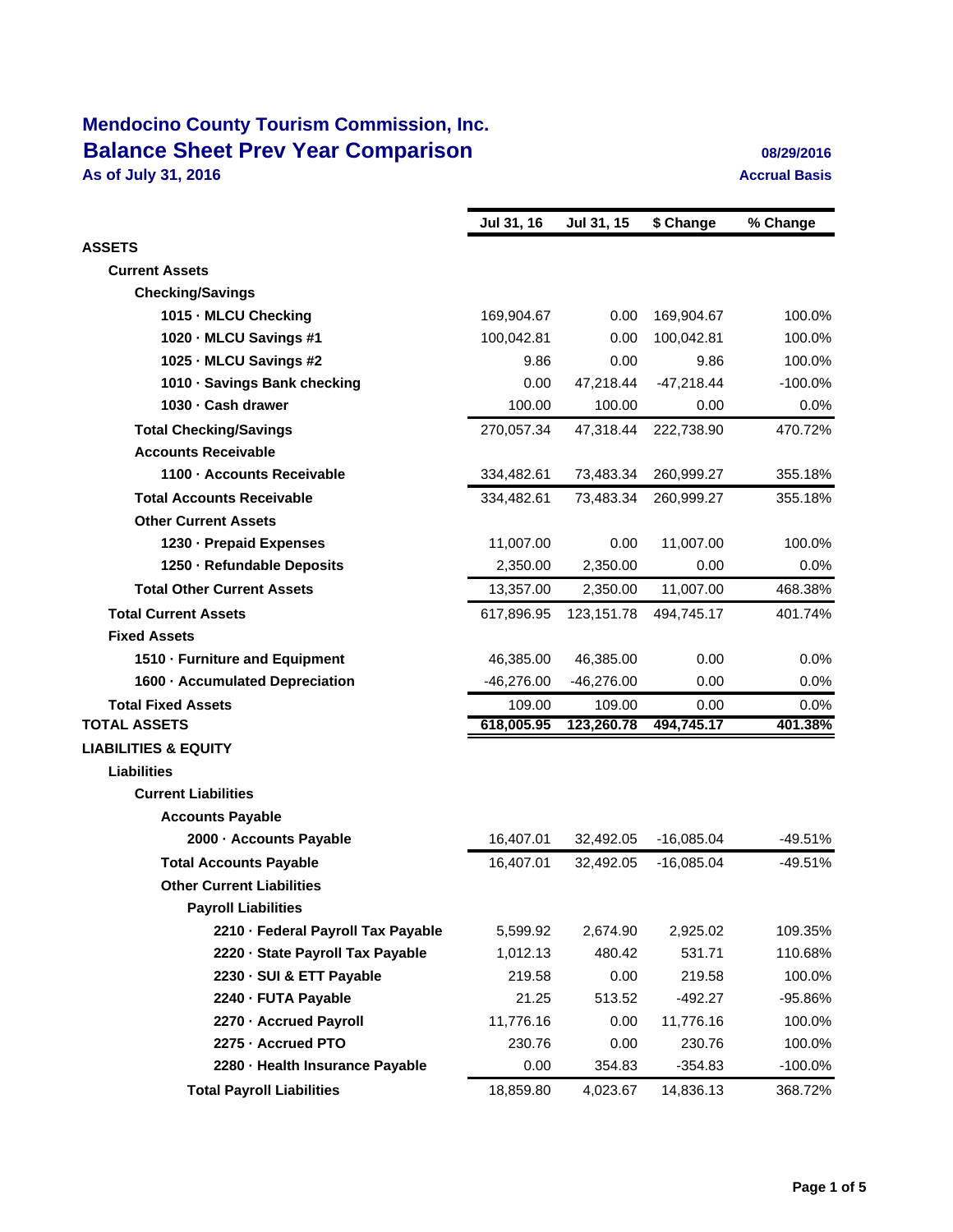|                                        | Jul 31, 16 | Jul 31, 15 | \$ Change   | % Change   |
|----------------------------------------|------------|------------|-------------|------------|
| 2800 Sales Tx Payable                  | 14.16      | 16.97      | $-2.81$     | $-16.56%$  |
| 2910 - Accrued Expenses                | 0.00       | 7,658.13   | $-7,658.13$ | $-100.0\%$ |
| <b>Total Other Current Liabilities</b> | 18,873.96  | 11,698.77  | 7,175.19    | 61.33%     |
| <b>Total Current Liabilities</b>       | 35,280.97  | 44.190.82  | $-8,909.85$ | $-20.16%$  |
| <b>Total Liabilities</b>               | 35.280.97  | 44.190.82  | $-8,909.85$ | $-20.16%$  |
| <b>Equity</b>                          |            |            |             |            |
| 3100 Contingency-Unrestricted          | 333.270.62 | 0.00       | 333.270.62  | 100.0%     |
| 3900 Unrestricted Net Assets (RE)      | 240,517.21 | 72,563.52  | 167,953.69  | 231.46%    |
| <b>Net Income</b>                      | 8,937.15   | 6,506.44   | 2,430.71    | 37.36%     |
| <b>Total Equity</b>                    | 582,724.98 | 79,069.96  | 503,655.02  | 636.97%    |
| TOTAL LIABILITIES & EQUITY             | 618,005.95 | 123,260.78 | 494,745.17  | 401.38%    |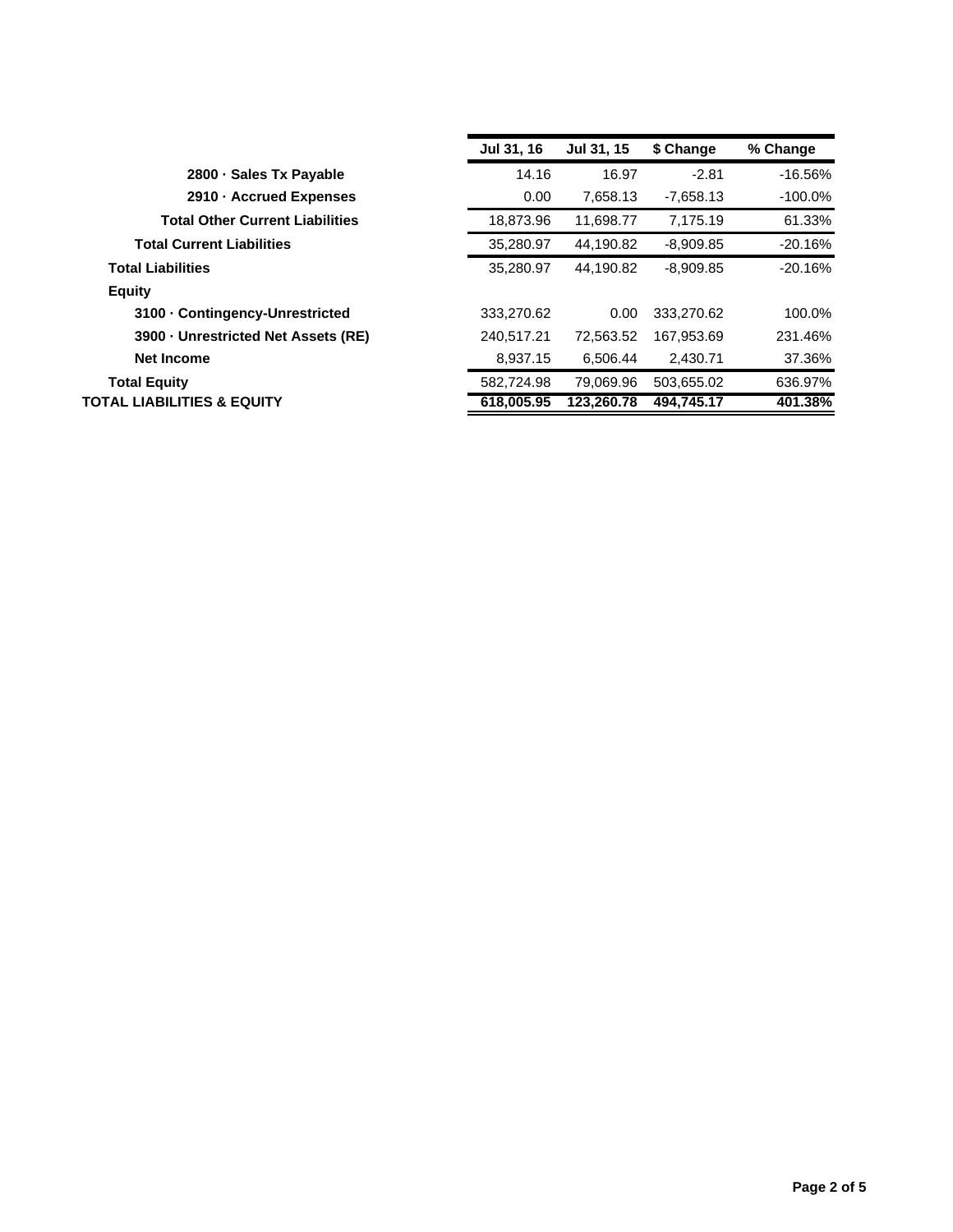## **Mendocino County Tourism Commission, Inc. Profit & Loss Prev Year Comparison 08/29/2016 08/29/2016 10/9/2016 10/9/2016 10/9/2016 10/9/2016 10/9/2016**

## **Accrual Basis**

|                                          | <b>Jul 16</b> | <b>Jul 15</b> | \$ Change    | % Change  |
|------------------------------------------|---------------|---------------|--------------|-----------|
| <b>Ordinary Income/Expense</b>           |               |               |              |           |
| Income                                   |               |               |              |           |
| 4010 MCLA BID Assessment                 | 0.00          | 53,450.00     | $-53,450.00$ | $-100.0%$ |
| 4020 MCPA Matching Funds                 | 0.00          | 28,125.00     | $-28,125.00$ | $-100.0%$ |
| 4030 County BID                          | 66,666.67     | 0.00          | 66,666.67    | 100.0%    |
| 4035 County 50% Match                    | 33,333.33     | 0.00          | 33,333.33    | 100.0%    |
| <b>Other Income</b>                      |               |               |              |           |
| 4810 - Event Passport Income             | 0.00          | $-200.00$     | 200.00       | 100.0%    |
| 4950 - Interest Income                   | 1.68          | 2.80          | $-1.12$      | $-40.0%$  |
| 4850 - Retail Sales                      |               |               |              |           |
| <b>Taxable</b>                           | 176.49        | 200.19        | $-23.70$     | $-11.84%$ |
| Total 4850 - Retail Sales                | 176.49        | 200.19        | $-23.70$     | $-11.84%$ |
| <b>Total Other Income</b>                | 178.17        | 2.99          | 175.18       | 5,858.86% |
| <b>Total Income</b>                      | 100,178.17    | 81,577.99     | 18,600.18    | 22.8%     |
| <b>Expense</b>                           |               |               |              |           |
| <b>MEDIA &amp; WEBSITE</b>               |               |               |              |           |
| <b>Advertising/ Media</b>                |               |               |              |           |
| 5010 - Media Plan Management             | 20,340.00     | 15,893.42     | 4,446.58     | 27.98%    |
| 5130 - Print/Online Advertising          | 3,800.00      | 0.00          | 3,800.00     | 100.0%    |
| 5150 - Advertising Design                | 0.00          | 225.54        | $-225.54$    | $-100.0%$ |
| 5165 - AdverGame                         | 4,800.00      | 0.00          | 4,800.00     | 100.0%    |
| 5290 - E-Mail Marketing                  | 330.00        | 0.00          | 330.00       | 100.0%    |
| 5110 - Video Production                  | 171.72        | 0.00          | 171.72       | 100.0%    |
| <b>Total Advertising/ Media</b>          | 29,441.72     | 16,118.96     | 13,322.76    | 82.65%    |
| <b>Public Relations</b>                  |               |               |              |           |
| 5510 - Public Relations Contract         | 6,398.00      | 8,334.00      | $-1,936.00$  | $-23.23%$ |
| 5550 - Visiting Media Expenses           | 4,505.67      | 671.29        | 3,834.38     | 571.2%    |
| 5610 - Travel -PR Related                | 0.00          | 703.55        | $-703.55$    | $-100.0%$ |
| 5650 - Contractor-Communication Coord    | 5,000.00      | 4,000.00      | 1,000.00     | 25.0%     |
| 5660 - Clipping Service                  | 513.02        | 535.95        | $-22.93$     | $-4.28%$  |
| <b>Total Public Relations</b>            | 16,416.69     | 14,244.79     | 2,171.90     | 15.25%    |
| <b>Website Maint / Development</b>       |               |               |              |           |
| 5710 - Contractor-Media Coordinator      | 3,000.00      | 0.00          | 3,000.00     | 100.0%    |
| 5730 - Interactive Marketing             | 26.00         | 435.95        | $-409.95$    | -94.04%   |
| 5750 - Development/ Maintenance          | 600.00        | 0.00          | 600.00       | 100.0%    |
| <b>Total Website Maint / Development</b> | 3,626.00      | 435.95        | 3,190.05     | 731.75%   |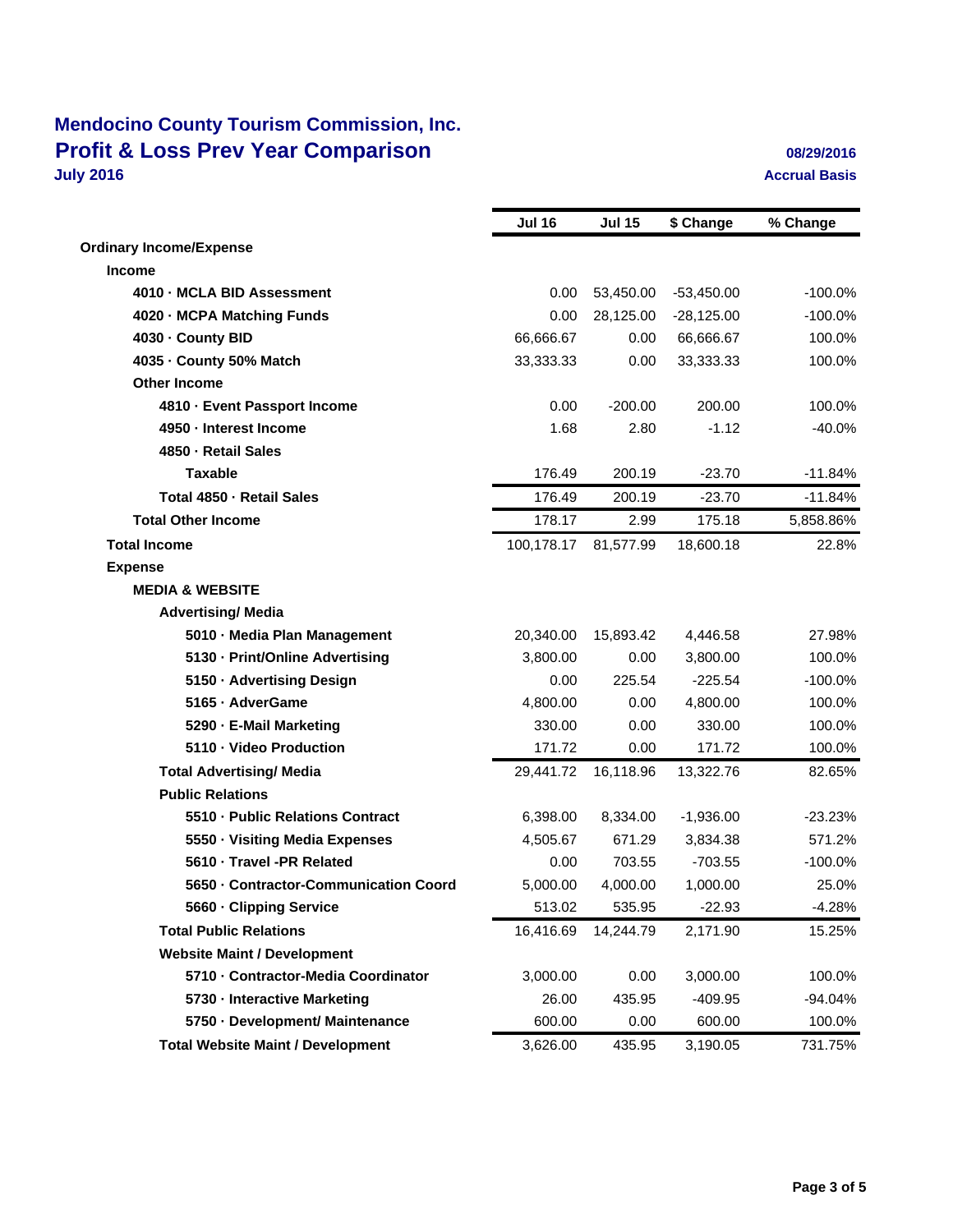|                                            | <b>Jul 16</b> | <b>Jul 15</b> | \$ Change   | % Change   |
|--------------------------------------------|---------------|---------------|-------------|------------|
| <b>Leisure/ Group Sales</b>                |               |               |             |            |
| 5810 - Booth Development & Giveaways       | 250.00        | 0.00          | 250.00      | 100.0%     |
| 5820 - Consumer & Trade Shows              | 942.35        | 0.00          | 942.35      | 100.0%     |
| 5840 - State Fair Exhibit                  | 1,721.12      | 0.00          | 1,721.12    | 100.0%     |
| 5880 - Travel-Leisure/Grp Sales Staff      | 0.00          | 535.89        | $-535.89$   | $-100.0%$  |
| 5890 - Misc. Sales Activities              | 76.12         | 0.00          | 76.12       | 100.0%     |
| <b>Total Leisure/ Group Sales</b>          | 2,989.59      | 535.89        | 2,453.70    | 457.87%    |
| <b>Total MEDIA &amp; WEBSITE</b>           | 52,474.00     | 31,335.59     | 21,138.41   | 67.46%     |
| <b>VISITOR SERVICES/PARTNERSHIPS</b>       |               |               |             |            |
| Visitor Svs/Fulfillment                    |               |               |             |            |
| 6010 - Visitor Guide & Distribution        | 85.02         | 605.00        | $-519.98$   | $-85.95%$  |
| 6210 - Event Partnership Funding           | 31.21         | 235.70        | $-204.49$   | $-86.76%$  |
| 6300 - In County Mixers, Fairs             | 83.93         | 50.00         | 33.93       | 67.86%     |
| <b>Retail Store</b>                        |               |               |             |            |
| 6412A - Purchases for Resale               | 0.00          | 15.00         | $-15.00$    | $-100.0\%$ |
| 6412B - Store Supplies/Expenses            | 43.55         | 51.27         | $-7.72$     | $-15.06%$  |
| 6412C - Contract Labor - Store             | 0.00          | 215.00        | $-215.00$   | $-100.0\%$ |
| 6412D - Consignee payments                 | 268.80        | 112.80        | 156.00      | 138.3%     |
| <b>Total Retail Store</b>                  | 312.35        | 394.07        | $-81.72$    | $-20.74%$  |
| <b>Total Visitor Svs/Fulfillment</b>       | 512.51        | 1,284.77      | $-772.26$   | $-60.11%$  |
| <b>Partnerships</b>                        |               |               |             |            |
| 6520 - Memberships                         | 1,153.38      | 2,572.08      | $-1,418.70$ | $-55.16%$  |
| 6530 - Arts Council                        | 1,200.00      | 0.00          | 1,200.00    | 100.0%     |
| 6550 - Conferences & Seminars              | 0.00          | 799.95        | $-799.95$   | $-100.0\%$ |
| 6570 - Travel-Partnership Related          | 115.56        | 2,172.61      | $-2,057.05$ | -94.68%    |
| 6620 - In County Partner Relations         | 221.94        | 0.00          | 221.94      | 100.0%     |
| <b>Total Partnerships</b>                  | 2,690.88      | 5,544.64      | $-2,853.76$ | $-51.47%$  |
| <b>Total VISITOR SERVICES/PARTNERSHIPS</b> | 3,203.39      | 6,829.41      | $-3,626.02$ | -53.09%    |
| <b>Admin Expenses</b>                      |               |               |             |            |
| 7030 - Legal Fees                          | 190.00        | 50.00         | 140.00      | 280.0%     |
| 7050 - Bad Debt                            | 0.00          | 385.00        | $-385.00$   | $-100.0\%$ |
| 7060 - Bank Fees                           | 90.00         | 0.00          | 90.00       | 100.0%     |
| 7120 - Insurance                           | 1,020.00      | 100.00        | 920.00      | 920.0%     |
| 7150 - Meeting Expenses                    | 113.49        | 0.00          | 113.49      | 100.0%     |
| 7200 - Office Expense                      | 1,332.37      | 976.19        | 356.18      | 36.49%     |
| 7210 - Postage & Shipping                  | 50.00         | 98.00         | $-48.00$    | -48.98%    |
| 7250 - Rent                                | 1,800.00      | 1,800.00      | 0.00        | 0.0%       |
| 7260 - Repairs & Maintenance               | 11.00         | 131.00        | $-120.00$   | $-91.6%$   |
| 7280 - Travel - VMC Admin                  | 325.19        | 580.47        | $-255.28$   | -43.98%    |
| 7310 - Telecommunication                   | 1,166.86      | 662.98        | 503.88      | 76.0%      |
| 7350 - Utilities                           | 410.01        | 394.81        | 15.20       | 3.85%      |
| <b>Total Admin Expenses</b>                | 6,508.92      | 5,178.45      | 1,330.47    | 25.69%     |